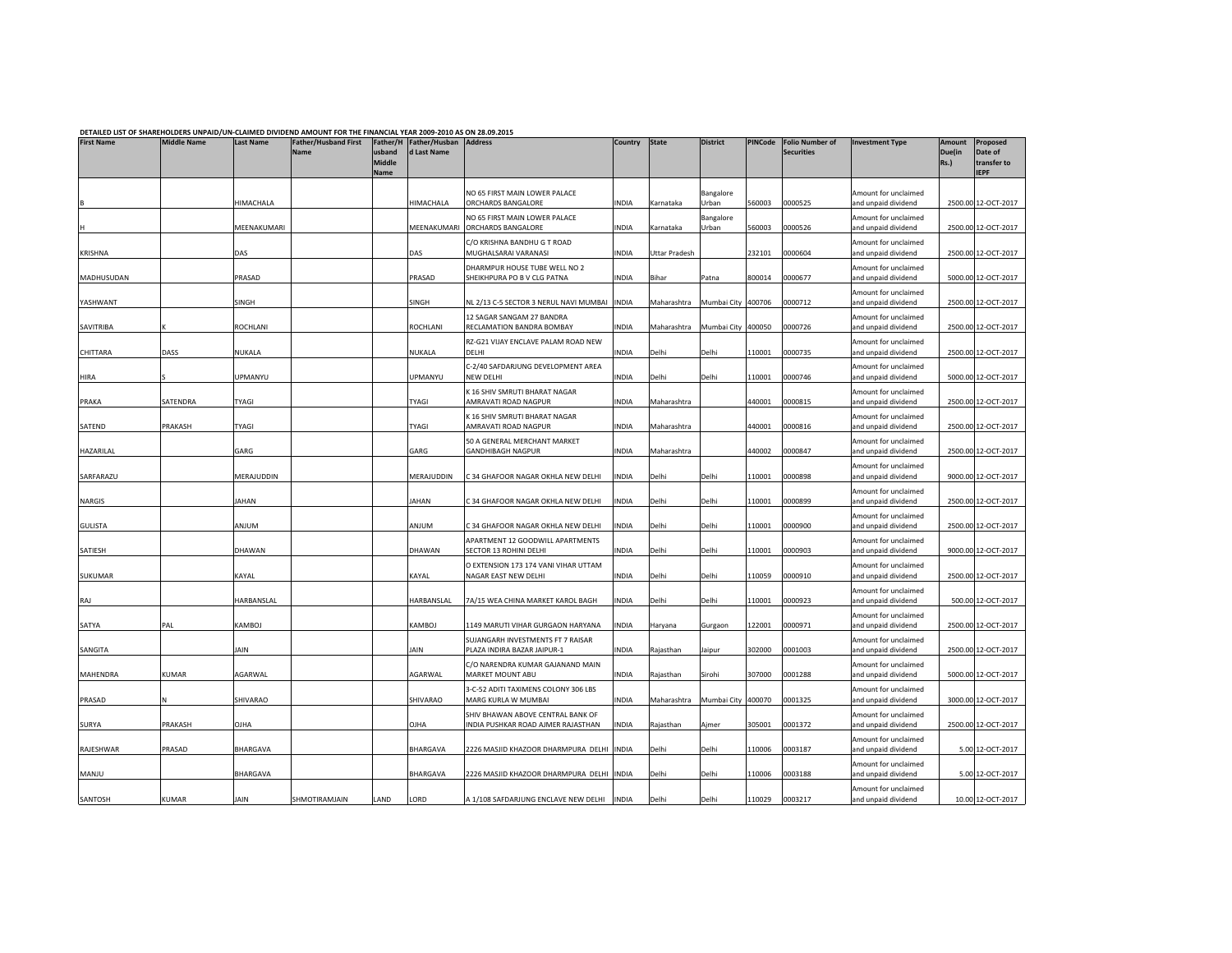| PAWAN           |           | PASARI        | NK            |              | <b>PASARI</b>      | HOUSE NO - 36 TARUN NAGAR MUKHYA<br>PATH TARUN NAGAR GUWAHATI       | INDIA        | Assam              | Dibrugarh                  | 781005 | Amount for unclaimed<br>1201090001135154<br>and unpaid dividend | 500.00 12-OCT-2017  |  |
|-----------------|-----------|---------------|---------------|--------------|--------------------|---------------------------------------------------------------------|--------------|--------------------|----------------------------|--------|-----------------------------------------------------------------|---------------------|--|
| KANAKBHAI       |           | PATEL         |               |              | ATEL               | PALIYAD ROAD AKSHAR PARK - 46 DIST -<br><b>BHAVNAGAR BOTAD</b>      | <b>INDIA</b> | Gujarat            | Bhavnagar                  | 364710 | Amount for unclaimed<br>1201120200024857<br>and unpaid dividend | 500.00 12-OCT-2017  |  |
|                 |           |               |               |              |                    | 58 RAIBAREIJJY ROAD LUCKNOW IN LAKE                                 |              |                    |                            |        |                                                                 |                     |  |
|                 |           |               |               |              |                    | VIEW UDYAN II ELDECO LUCKNOW                                        |              |                    |                            |        | Amount for unclaimed                                            |                     |  |
| SUJAN           |           | SINGH         |               |              | SINGH              | LUCKNOW                                                             | INDIA        | Uttar Pradesh      | Lucknow                    | 226001 | 1201320000305856<br>and unpaid dividend                         | 1562.50 12-OCT-2017 |  |
|                 |           |               |               |              |                    |                                                                     |              |                    |                            |        | Amount for unclaimed                                            |                     |  |
| SANGEETA        |           | PANDEY        |               |              | PANDEY             | 1254 SUBHASH NAGAR SULTANPUR                                        | <b>INDIA</b> | Uttar Pradesh      | Sultanpur                  | 227000 | 1201320000725061<br>and unpaid dividend                         | 62.50 12-OCT-2017   |  |
|                 |           |               |               |              |                    |                                                                     |              |                    |                            |        | Amount for unclaimed                                            |                     |  |
| ASHOK           | KUMAR     | <b>GUPTA</b>  |               |              | <b>GUPTA</b>       | CHOUK KAKWA ROAD PO AMETHI AMETHI                                   | INDIA        | Jttar Pradesh      | Sultanpur                  | 227405 | 1201320000769684<br>and unpaid dividend                         | 125.00 12-OCT-2017  |  |
|                 |           |               |               |              |                    | K 1/353 ASHIYANA KANPUR ROAD LUCKNOW                                |              |                    |                            |        | Amount for unclaimed                                            |                     |  |
| MAHENDRA        |           | DEO           |               |              | DEO                | LUCKNOW                                                             | INDIA        | Uttar Pradesh      | Lucknow                    | 226005 | 1201320001344836 and unpaid dividend                            | 250.00 12-OCT-2017  |  |
|                 |           |               |               |              |                    |                                                                     |              |                    |                            |        | Amount for unclaimed                                            |                     |  |
| VIJAY           | SINGH     | YADAV         |               |              | YADAV              | BHIKHARIPUR BHATTI SULTANPUR                                        | <b>INDIA</b> | Uttar Pradesh      | Sultanpur                  | 228001 | 1201320001345371 and unpaid dividend                            | 250.00 12-OCT-2017  |  |
|                 |           |               |               |              |                    | L-702 PARIWAR APPARTMENT                                            |              |                    |                            |        | Amount for unclaimed                                            |                     |  |
| VINODKUMAR      | RAMNIWAS  | KHANDELWAL    |               |              | RAMNIWAS           | CORPORATION COLONY NAGPUR                                           | <b>INDIA</b> | Maharashtra        |                            | 440033 | 1201750100087496<br>and unpaid dividend                         | 2500.00 12-OCT-2017 |  |
|                 | KISHAN    | AGARWAL       | SAJAN         | <b>KUMAR</b> |                    | C/O N K AGARWAL RAJGANGPUR                                          | INDIA        |                    | Sundargarh                 |        | Amount for unclaimed<br>1201860000134724                        | 5.00 12-OCT-2017    |  |
| SHWETA          |           |               |               |              | DALMIA             |                                                                     |              | Orissa             | (Sundergarh) 770017        |        | and unpaid dividend                                             |                     |  |
| SONAL           |           | AGARWAL       | SANWAR        |              | AGARWAL            | C/O N/K AGARWAL MASJID ROAD<br>RAJGANGPUR                           | NDIA         | Orissa             | Sundargarh<br>(Sundergarh) | 770017 | Amount for unclaimed<br>1201860000295242<br>and unpaid dividend | 5.00 12-OCT-2017    |  |
|                 |           |               |               |              |                    |                                                                     |              |                    |                            |        |                                                                 |                     |  |
| <b>DIPAK</b>    | VINOD     | RUNWAL        |               |              | <b>VINOD</b>       | 34, FIRST FLOOR, 2ND CROSS PURA<br>POST, CHENNASADRA, BANGALORE     | INDIA        | Karnataka          | Bangalore<br>Jrban         | 560068 | Amount for unclaimed<br>1202000000097318 and unpaid dividend    | 5.00 12-OCT-2017    |  |
|                 |           |               |               |              |                    |                                                                     |              |                    |                            |        |                                                                 |                     |  |
| RAJESH          | KUNDANMAL | SANGHVI       |               |              | SANGHVI            | 10, LUCKMUDOSS STREET CHENNAI                                       | INDIA        | Tamil Nadu         | Chennai                    | 600003 | Amount for unclaimed<br>1202300000023008<br>and unpaid dividend | 500.00 12-OCT-2017  |  |
|                 |           |               |               |              |                    | MUKHIVAS TAL- DISI GANDHINAGAR                                      |              |                    |                            |        | Amount for unclaimed                                            |                     |  |
| <b>TULSIDAS</b> | RAMANBHAI | PATEL         |               |              | RAMANBHAI          | GANDHINAGAR                                                         | INDIA        | Gujarat            | Gandhinagar 382421         |        | 1203320001949697<br>and unpaid dividend                         | 5.00 12-OCT-2017    |  |
|                 |           |               |               |              |                    |                                                                     |              |                    |                            |        | Amount for unclaimed                                            |                     |  |
| <b>SUDHIR</b>   | KUMAR     | MISHRA        |               |              | MISHRA             | AT --- VICTORIA COLLIERY KULTI ASANSOL                              | NDIA         | West Bengal        | Hooghly                    | 713343 | 1204470000242207<br>and unpaid dividend                         | 250.00 12-OCT-2017  |  |
|                 |           |               |               |              |                    | A269/2 RAJENDRA NAGAR BAREILLY.                                     |              |                    |                            |        | Amount for unclaimed                                            |                     |  |
| PUNEET          |           | SARPAL        |               |              | SARPAL             | BAREILLY                                                            | INDIA        | <b>Jttarakhand</b> | Bareily                    | 243001 | 1206120000270593<br>and unpaid dividend                         | 500.00 12-OCT-2017  |  |
|                 |           |               |               |              |                    | Q N C 11 NCL BINA PROJECT BINA                                      |              |                    |                            |        | Amount for unclaimed                                            |                     |  |
| ABBINAV         |           | <b>KUMAR</b>  |               |              | <b>KUMAR</b>       | SONBHADRA SONBHADRA                                                 | <b>INDIA</b> | Uttar Pradesh      |                            | 231220 | 1301930000816985<br>and unpaid dividend                         | 37.50 12-OCT-2017   |  |
|                 |           |               |               |              |                    |                                                                     |              |                    |                            |        |                                                                 |                     |  |
| DHARAMPALSINGH  |           |               |               |              |                    | 14 B/31 DEV NAGAR KAROL BAGH NEW<br>DELHI                           |              |                    |                            |        | Amount for unclaimed                                            |                     |  |
| PALDHARAM       | PAL       | SINGH         |               |              | <b>JOGINDSINGH</b> |                                                                     | INDIA        | Delhi              | Delhi                      | 110005 | 1302800000000143<br>and unpaid dividend                         | 10.00 12-OCT-2017   |  |
| LATA            |           | <b>BOTHRA</b> |               |              | <b>SOTHRA</b>      | 2890 1 2ND FLOOR SANT NAGAR NEAR BTW<br>RANI BAGH DELHI             | INDIA        | Delhi              | Delhi                      | 110034 | Amount for unclaimed<br>1304140000763573<br>and unpaid dividend | 250.00 12-OCT-2017  |  |
|                 |           |               |               |              |                    | W/O MURLIDHAR TALREJA 1485 PUNJABI                                  |              |                    |                            |        |                                                                 |                     |  |
|                 |           |               |               |              |                    | MOHALLA CLOCK TOWER SUBZI MANDI                                     |              |                    |                            |        | Amount for unclaimed                                            |                     |  |
| NEELAM          |           | TALREJA       | MURLI         | DHAR         | TALREJA            | DELHI                                                               | INDIA        | Delhi              | Delhi                      | 110007 | IN30011810042074<br>and unpaid dividend                         | 5.00 12-OCT-2017    |  |
|                 |           |               |               |              |                    |                                                                     |              |                    |                            |        | Amount for unclaimed                                            |                     |  |
| RAJESHWAR       | PRASAD    | BHARGAVA      | LATESHRILAXMI | NARIAN       | BHARGAVA           | 2226 MASJID KHAZOOR DHARMPURA DELHI                                 | <b>INDIA</b> | Delhi              | Delhi                      | 110006 | N30011810449123<br>and unpaid dividend                          | 10.00 12-OCT-2017   |  |
|                 |           |               |               |              |                    | HOUSE NO 2/1048 NEAR HEENA MAHNDI                                   |              |                    |                            |        | Amount for unclaimed                                            |                     |  |
| VINOD           |           | KUMAR         |               |              | GARG               | OLD FARIDABAD HARYANA FARIDABAD                                     | <b>INDIA</b> | Haryana            | Faridabad                  | 121002 | IN30011810455529<br>and unpaid dividend                         | 10.00 12-OCT-2017   |  |
|                 |           |               |               |              |                    | HOUSE NO 2/1048 NEAR HEENA MEHNDI                                   |              |                    |                            |        | Amount for unclaimed                                            |                     |  |
| VINOD           |           | <b>GUPTA</b>  |               |              | GARG               | HARYANA OLD FARIDABAD                                               | INDIA        | Haryana            | Faridabad                  | 121002 | IN30011810455560 and unpaid dividend                            | 10.00 12-OCT-2017   |  |
|                 |           |               |               |              |                    | HOUSE NO 2/1048 NEAR BLACK ROSE<br>MEHNDI HARYANA FARIDABAD         | INDIA        |                    |                            | 121002 | Amount for unclaimed<br>IN30011810455609                        |                     |  |
|                 |           | <b>GUPTA</b>  |               |              | GARG               |                                                                     |              | Haryana            | Faridabad                  |        | and unpaid dividend                                             | 10.00 12-OCT-2017   |  |
| PANKAJ          | KUMAR     | SHARMA        | GAJENDRA      |              | SHARMA             | V ASLOO CHURU RAJASTHAN CHURU                                       | INDIA        | Rajasthan          | Churu                      | 331001 | Amount for unclaimed<br>N30011811341698<br>and unpaid dividend  | 125.00 12-OCT-2017  |  |
|                 |           |               |               |              |                    |                                                                     |              |                    |                            |        |                                                                 |                     |  |
| VALSALA         |           |               |               |              | RAVEENDRAN         | SURYA PRABHA HOSPITAL ROAD NEAR R L V<br>SCHOOL TRIPUNITHURA KERALA | NDIA         | Kerala             | <b>Kottayam</b>            | 682301 | Amount for unclaimed<br>IN30023910736089<br>and unpaid dividend | 5.00 12-OCT-2017    |  |
|                 |           |               |               | MAHAM        |                    | H NO 9C/229 G P D STREET KALYANDURG                                 |              | Andhra             |                            |        | Amount for unclaimed                                            |                     |  |
|                 | SHAMSHAD  | BEGAM         |               | MAD          | ٩H                 | ANANTAPUR                                                           | INDIA        | Pradesh            | Anantapur                  | 515761 | IN30039417700586<br>and unpaid dividend                         | 312.50 12-OCT-2017  |  |
|                 |           |               |               |              |                    |                                                                     |              |                    |                            |        |                                                                 |                     |  |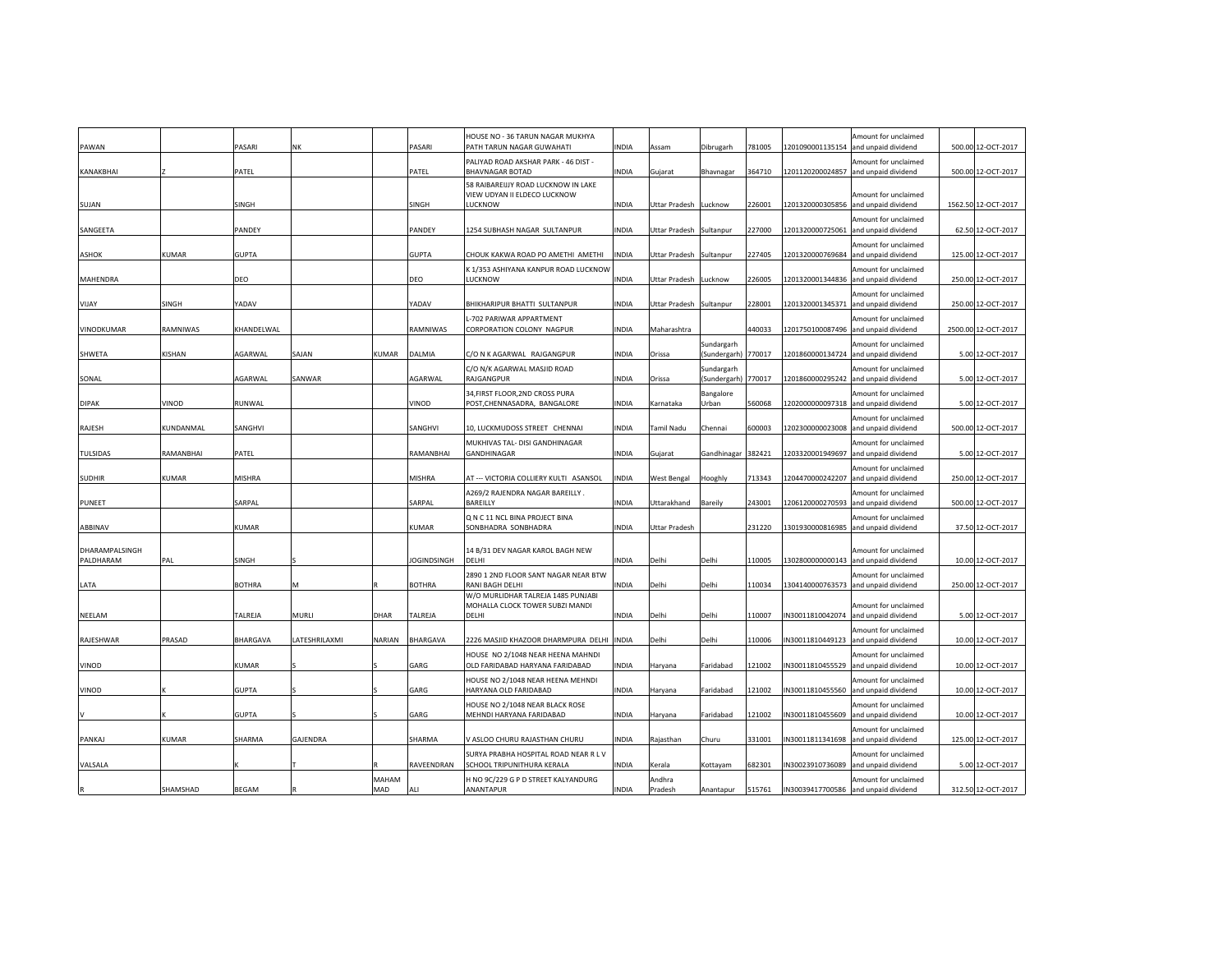| MIKIL                       | <b>JASMINBHAI</b> | <b>DOSHI</b>   | <b>JASMINBHAI</b>           | RATILAL        | <b>DOSHI</b>      | 403/B SHIVALIK APPARTMENT OPP MANBEEJ<br>APARTMENT BHUVANGDEV AHMEDABAD                 | <b>INDIA</b>                         | Gujarat                 | Ahmedabad                 | 380061 |                 | Amount for unclaimed<br>N30047643344137 and unpaid dividend | 125.00 12-OCT-2017  |
|-----------------------------|-------------------|----------------|-----------------------------|----------------|-------------------|-----------------------------------------------------------------------------------------|--------------------------------------|-------------------------|---------------------------|--------|-----------------|-------------------------------------------------------------|---------------------|
|                             |                   | CHANDRAN       |                             |                | KADAMBANATH<br>AN | 4/13 16TH CROSS KUMARAN NAGAR NEAR<br>PADUMA PALAMUDHIR SOLAI TRICHY TAMIL<br>NADU      | INDIA                                | Tamil Nadu              | Tiruchirapalli            | 620017 | N30051317532022 | Amount for unclaimed<br>and unpaid dividend                 | 15.00 12-OCT-2017   |
| PAWAN                       | KUMAR             | JINDAL         | JAI                         | NARIAN         | <b>JINDAL</b>     | 1983/34 NEW VIJAY NAGAR BEHIND DEVI<br>VIHAR ROHTAK (HARYANA)                           | NDIA                                 | Haryana                 | Rohtak                    | 124001 | N30094010015135 | Amount for unclaimed<br>and unpaid dividend                 | 502.50 12-OCT-2017  |
| AJAY                        |                   | <b>IIAANIA</b> | <b>INDSAIN</b>              |                | <b>AJMANI</b>     | WZ-108-A/1 BASAI DARAPUR MOTI NAGAR<br>NEW DELHI                                        | <b>INDIA</b>                         | Delhi                   | Delhi                     | 110015 | N30094010074880 | Amount for unclaimed<br>and unpaid dividend                 | 5.00 12-OCT-2017    |
| SHEELA                      | SABULAL           | MEENA          | SABULAL                     |                | MEENA             | HOUSE NO.5, VITTHAL PARK SOCIETY, PART-<br>2, URBAN BANK ROAD, MEHSANA                  | INDIA                                | Gujarat                 | Mahesana                  | 384002 | N30098210716540 | Amount for unclaimed<br>and unpaid dividend                 | 125.00 12-OCT-2017  |
|                             | AISHANKAR         | IYER           |                             |                | <b>YER</b>        | C 3 LIC COLONY AZAD NAGAR BALODA<br>BAZAR ROAD MOVA RAIPUR CG                           | <b>INDIA</b>                         | Chhattisgarh            | Raipur                    | 492007 | N30112715612034 | Amount for unclaimed<br>and unpaid dividend                 | 200.00 12-OCT-2017  |
| PUSHPADEVI                  | SHANKARLAL        | RATHI          | SHANKARLAL                  |                | RATHI             | 701 NANDINI APPT 55 CONGRESS NAGAR<br>NAGPUR, M S                                       | INDIA                                | Maharashtra             |                           | 440012 | N30133019377419 | Amount for unclaimed<br>and unpaid dividend                 | 2500.00 12-OCT-2017 |
| RAJ                         | KUMAR             | SHARMA         | RICHHPAL                    |                | SHARMA            | 1571 NANGAL RAYA DELHI CANTT DELHI                                                      | INDIA                                | Delhi                   | Delhi                     | 110046 |                 | Amount for unclaimed<br>N30177413920318 and unpaid dividend | 50.00 12-OCT-2017   |
| AMIN                        | NIRABEN           | NARESHKUMAR    | <b>DIPAKBHAI</b>            | LALBHAI        | PATEL             | NO-2-4-88-1 JAIN DERASAR, DEHGAM-8<br>DEHGAM GANDHI NAGAR                               | INDIA                                | Gujarat                 | Gandhinagar 382305        |        | N30181110108425 | Amount for unclaimed<br>and unpaid dividend                 | 250.00 12-OCT-2017  |
| AJEESH                      |                   |                | KRISHNA                     | DAS            |                   | PAYYADI HOUSE PORUR P O POOTHRAKOVU<br>MALAPPURAM, KERALA                               | INDIA                                | Kerala                  |                           | 679339 | N30189510864062 | Amount for unclaimed<br>and unpaid dividend                 | 500.00 12-OCT-2017  |
| <b>PRECIOUS</b>             | <b>SECURITIES</b> | PVT LTD        |                             |                | LTD               | 338 1ST FLOOR PRABHAT COMPLEX K G<br>ROAD BANGALORE                                     | INDIA                                | Karnataka               | <b>Bangalore</b><br>Jrban | 560009 | N30214810016758 | Amount for unclaimed<br>and unpaid dividend                 | 5.00 12-OCT-2017    |
|                             | ANANTHAKRISHNA    | ALVA           | SANJEEVA                    |                | ALVA              | SIRAGONDA MUGUTHIHALLY CHIKMAGALUR INDIA                                                |                                      | Karnataka               | Davanagere                | 577101 | N30216410321324 | Amount for unclaimed<br>and unpaid dividend                 | 25.00 12-OCT-2017   |
| ASHWINI                     |                   | BIDARALLI      |                             |                | <b>BIDARALLI</b>  | 222, HIGHER PRIMARY SCHOOL HIMBAG<br>NAVULE SHIMOGA                                     | <b>INDIA</b>                         | Karnataka               | Davanagere                | 577201 | N30216410340877 | Amount for unclaimed<br>and unpaid dividend                 | 25.00 12-OCT-2017   |
| SUNIL                       |                   | SHARMA         | RAM                         | NIWAS          | SHARMA            | VILLAGE ASLU STATION PO LAKHAU TEH<br>CHURU CHURU                                       | INDIA                                | Rajasthan               | Churu                     | 331001 | N30220111083128 | Amount for unclaimed<br>and unpaid dividend                 | 25.00 12-OCT-2017   |
|                             |                   | NISHI          |                             |                | NISHI             | FLAT NO 208, VINAY COMPLEX OLD<br>NATIONAL HIGHWAY - 8 BHARUCH                          | <b>INDIA</b>                         | Gujarat                 | Bharuch                   | 392001 | N30226910179943 | Amount for unclaimed<br>and unpaid dividend                 | 445.00 12-OCT-2017  |
| VIJAY                       | KUMAR             | SHARMA         | NARAYAN                     |                | SHARMA            | W C 64 IARI COLONY, NEAR PHARMA<br>HOSTEL, PUSA INSTITUTE, NEW DELHI                    | INDIA                                | Delhi                   | Delhi                     | 110012 | N30226910360287 | Amount for unclaimed<br>and unpaid dividend                 | 50.00 12-OCT-2017   |
| NIRA                        |                   | TIWARY         | <b>RISHI</b>                | KANT           | TIWARY            | VICTORIA COLLIERY LALBAZAR KULTI WEST<br><b>BENGAL</b>                                  | <b>INDIA</b>                         | West Bengal             | Hooghly                   | 713343 | N30226911966912 | Amount for unclaimed<br>and unpaid dividend                 | 250.00 12-OCT-2017  |
| PRATHEEPA                   | KUMAR             | SHETTY         | SHEKAR                      |                | SHETTY            | ADIC, 14TH FLR NBAD BLDG KHALIDIYA ABU<br>DHABI (UAE)                                   | ARAB<br><b>EMIRATES</b>              | <b>NA</b>               | NA                        |        | N30267933097160 | Amount for unclaimed<br>and unpaid dividend                 | 585.00 12-OCT-2017  |
| NEERAJ                      |                   | SINGH          | RAMPAL                      |                | SINGH             | P 195 VK JAIN MARG INS VALSURA<br>JAMNAGAR GUJARAT                                      | INDIA                                | Gujarat                 | amnagar                   | 361150 | N30267934233036 | Amount for unclaimed<br>and unpaid dividend                 | 482.50 12-OCT-2017  |
|                             | RAM               | PRASAD         |                             | ANNAPPA SETTY  |                   | D NO 8-1119 MAIN ROAD NEAR OLD BUS<br>STAND KALYANDURG ANANTAPUR DIST                   | <b>INDIA</b>                         | Andhra<br>Pradesh       | Anantapur                 | 515761 | N30286310210060 | Amount for unclaimed<br>and unpaid dividend                 | 50.00 12-OCT-2017   |
| AHAMEDSHAEBRAHIMJ<br>AILANI | ABDUL             | LATHIF         | AHAMEDSHA                   | BRAHIM JAILANI |                   | ETISALAT PABX FLOOR 20 T AND A BUILDING<br>P O BOX 300 ABU DHABI UAE                    | UNITED<br>ARAB<br><b>EMIRATES NA</b> |                         | NA                        |        | N30290241378060 | Amount for unclaimed<br>and unpaid dividend                 | 25.00 12-OCT-2017   |
| RAM                         | <b>GULAM</b>      | KULHADE        | <b>GEND</b>                 | AL             | KULHADE           | 1734 NAV NEVESH COLONY GANGA NAGAR<br><b>GARHA JABALPUR</b>                             | INDIA                                | Madhya<br>Pradesh       | labalpur                  | 482003 |                 | Amount for unclaimed<br>N30290241388682 and unpaid dividend | 250.00 12-OCT-2017  |
| NAVEEN                      | <b>KUMAR</b>      | NUTI           | MALLAIAH                    |                | <b>NUTI</b>       | INFOSYS TECHOLOGIES LTD 210 MANIKONDA<br>VILLAGE LINGAMPALLY HYDERABAD                  | <b>INDIA</b>                         | Andhra<br>Pradesh       | lyderabad                 | 500019 | N30290243519232 | Amount for unclaimed<br>and unpaid dividend                 | 450.00 12-OCT-2017  |
| SOME                        | NATH              | PAUL           | SATYA                       | <b>RIYA</b>    | PAUL              | AMDOCS DVCI TOWER 2 GROUND FLOOR<br>MAGARPATTA CITY HADAPSAR PUNE                       | INDIA                                | Maharashtra             |                           | 411028 | N30290245121536 | Amount for unclaimed<br>and unpaid dividend                 | 65.00 12-OCT-2017   |
| ABDULANUP                   | AHMED             | LATHIF         | AHAMEDSHAEBRAHIMJ<br>AILANI | ABDUL          | LATHIF            | C/O AHAMEDSHA EBRAHIM JALLANI<br>ETISALAT PO BOX 300 ABU DHABI UAE                      | UNITED<br>ARAB<br><b>EMIRATES NA</b> |                         | NA                        |        | N30290246278630 | Amount for unclaimed<br>and unpaid dividend                 | 225.00 12-OCT-2017  |
| PAVAN                       | KUMAR             | SINGH          | CHANDESHWAR                 | PRASAD         | SINGH             | A 11 JALVAYU VIHAR POCKET P 4 PLOT NO 8<br>BUILDERS AREA GREATER NOIDA UTTAR<br>PRADESH | INDIA                                | Uttar Pradesh Ghaziabad |                           | 201308 |                 | Amount for unclaimed<br>N30302850350144 and unpaid dividend | 325.00 12-OCT-2017  |
|                             |                   |                |                             |                |                   |                                                                                         |                                      |                         |                           |        |                 |                                                             |                     |